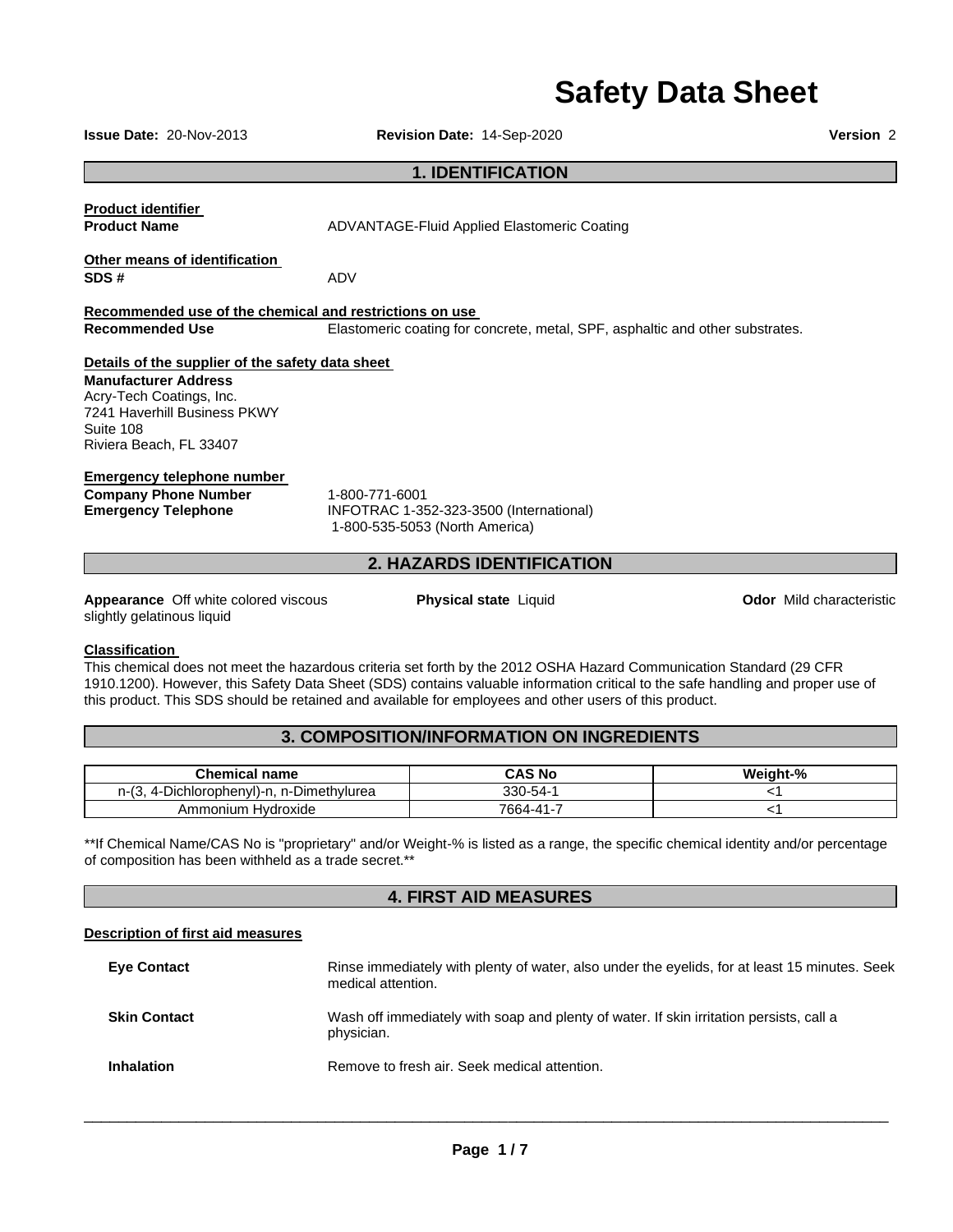| Ingestion                 | Drink 1 or 2 glasses of water. Call a physician.                                                                                                                                                                                                                                                                                                                                                                                                                                                          |  |
|---------------------------|-----------------------------------------------------------------------------------------------------------------------------------------------------------------------------------------------------------------------------------------------------------------------------------------------------------------------------------------------------------------------------------------------------------------------------------------------------------------------------------------------------------|--|
|                           | Most important symptoms and effects, both acute and delayed                                                                                                                                                                                                                                                                                                                                                                                                                                               |  |
| <b>Symptoms</b>           | Breathing vapors may result in headaches, nausea, and irritation to the lungs. May cause<br>dermatitis or irritation in some individuals upon prolonged contact. Exposed individuals may<br>experience eye tearing, redness and discomfort. Prolonged contact may cause irreversible<br>damage to eye. Reports have associated repeated and prolonged occupational<br>overexposure to solvents with permanent brain and nervous system damage. May cause<br>nausea, vomiting, stomach ache, and diarrhea. |  |
|                           | Indication of any immediate medical attention and special treatment needed                                                                                                                                                                                                                                                                                                                                                                                                                                |  |
| <b>Notes to Physician</b> | Treat symptomatically.                                                                                                                                                                                                                                                                                                                                                                                                                                                                                    |  |

\_\_\_\_\_\_\_\_\_\_\_\_\_\_\_\_\_\_\_\_\_\_\_\_\_\_\_\_\_\_\_\_\_\_\_\_\_\_\_\_\_\_\_\_\_\_\_\_\_\_\_\_\_\_\_\_\_\_\_\_\_\_\_\_\_\_\_\_\_\_\_\_\_\_\_\_\_\_\_\_\_\_\_\_\_\_\_\_\_\_\_\_\_

### **5. FIRE-FIGHTING MEASURES**

#### **Suitable Extinguishing Media**

Carbon dioxide (CO2). Dry chemical.

**Unsuitable Extinguishing Media** Water aggravates spill clean up.

#### **Specific Hazards Arising from the Chemical**

Material can splatter above 100 degrees Celsius. Dried film may burn.

**Hazardous combustion products** Carbon oxides. Nitrogen oxides (NOx).

#### **Explosion Data Sensitivity to Mechanical Impact** Not applicable. **Sensitivity to Static Discharge** Not applicable.

#### **Protective equipment and precautions for firefighters**

As in any fire, wear self-contained breathing apparatus pressure-demand, MSHA/NIOSH (approved or equivalent) and full protective gear.

### **6. ACCIDENTAL RELEASE MEASURES**

#### **Personal precautions, protective equipment and emergency procedures**

| <b>Personal Precautions</b> | If in a confined area, NIOSH approved respiratory protection may be required. Keep |
|-----------------------------|------------------------------------------------------------------------------------|
|                             | spectators away.                                                                   |

#### **Environmental precautions**

| <b>Environmental precautions</b> | See Section 12 for additional Ecological Information. |
|----------------------------------|-------------------------------------------------------|
|----------------------------------|-------------------------------------------------------|

#### **Methods and material for containment and cleaning up**

| <b>Methods for Containment</b> | Prevent further leakage or spillage if safe to do so.                                                                                                             |
|--------------------------------|-------------------------------------------------------------------------------------------------------------------------------------------------------------------|
| <b>Methods for Clean-Up</b>    | Recover free liquid. Spread material evenly on a plastic film and allow to dry thoroughly.<br>Dispose of in accordance with federal, state and local regulations. |

### **7. HANDLING AND STORAGE**

#### **Precautions for safe handling**

| <b>Advice on Safe Handling</b> | Avoid breathing product vapors. Deliberate ingestion or concentrating and inhaling of<br>vapors may be harmful or fatal. See label precautions. Avoid contact with eyes. |
|--------------------------------|--------------------------------------------------------------------------------------------------------------------------------------------------------------------------|
|                                |                                                                                                                                                                          |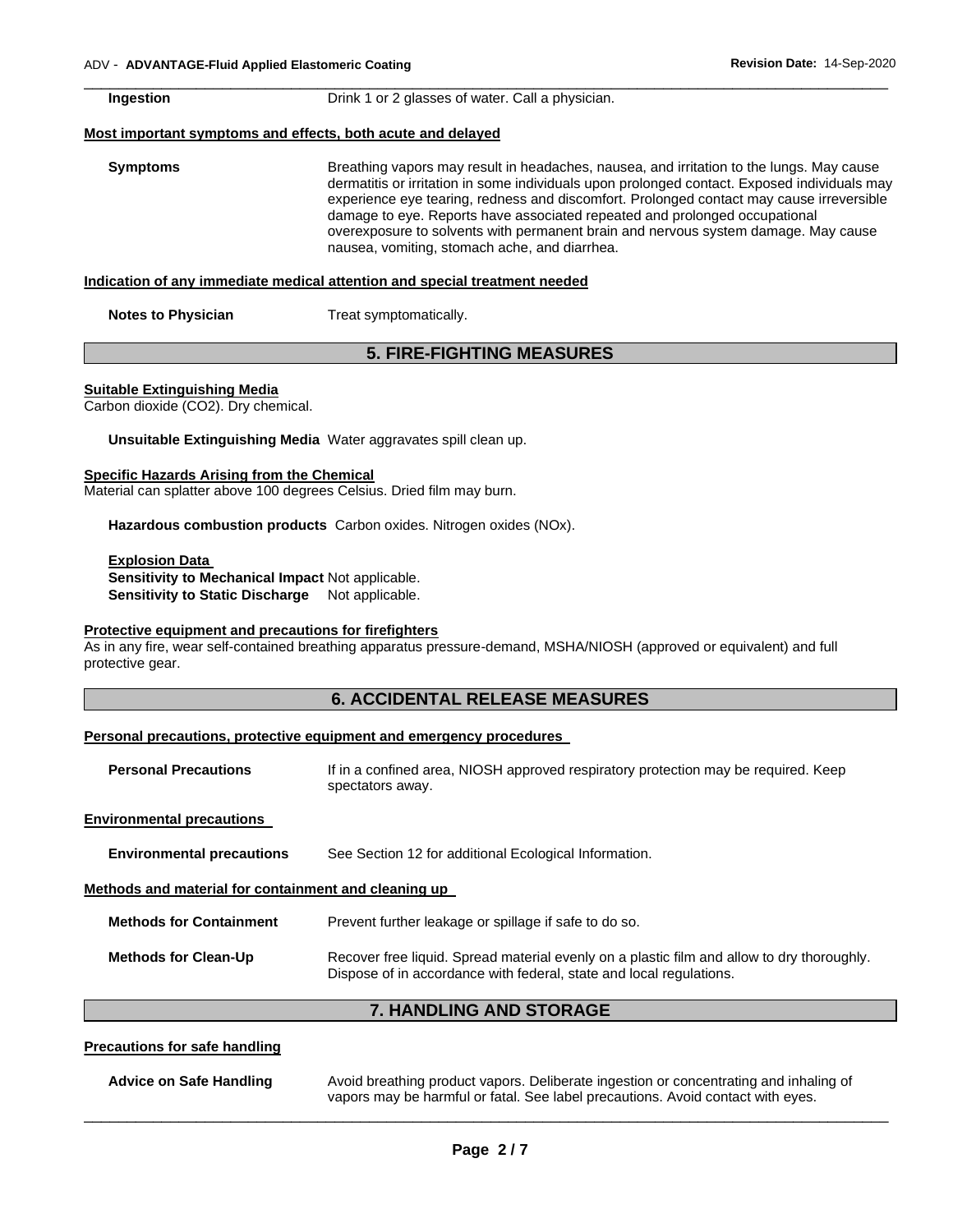#### **Conditions for safe storage, including any incompatibilities**

| <b>Storage Conditions</b> | Keep containers tightly closed in a dry, cool and well-ventilated place. Protect containers<br>from rupture. Keep from freezing. Store between 40 $^{\circ}$ and 120 $^{\circ}$ F (4 $^{\circ}$ and 49 $^{\circ}$ C). |
|---------------------------|-----------------------------------------------------------------------------------------------------------------------------------------------------------------------------------------------------------------------|
| Incompatible Materials    | Substances that are incompatible with water. Oxidizers.                                                                                                                                                               |

\_\_\_\_\_\_\_\_\_\_\_\_\_\_\_\_\_\_\_\_\_\_\_\_\_\_\_\_\_\_\_\_\_\_\_\_\_\_\_\_\_\_\_\_\_\_\_\_\_\_\_\_\_\_\_\_\_\_\_\_\_\_\_\_\_\_\_\_\_\_\_\_\_\_\_\_\_\_\_\_\_\_\_\_\_\_\_\_\_\_\_\_\_

### **8. EXPOSURE CONTROLS/PERSONAL PROTECTION**

### **Exposure Guidelines**

| <b>Chemical name</b>                                  | <b>ACGIH TLV</b>            | <b>OSHA PEL</b>                                                                                          | <b>NIOSH IDLH</b>                                                                                      |
|-------------------------------------------------------|-----------------------------|----------------------------------------------------------------------------------------------------------|--------------------------------------------------------------------------------------------------------|
| n-(3, 4-Dichlorophenyl)-n, n-Dimethylurea<br>330-54-1 | TWA: $10 \text{ mg/m}^3$    | (vacated) TWA: $10 \text{ mg/m}^3$                                                                       | TWA: 10 mg/m <sup>3</sup>                                                                              |
| Ammonium Hydroxide<br>7664-41-7                       | STEL: 35 ppm<br>TWA: 25 ppm | TWA: 50 ppm<br>TWA: $35 \text{ mg/m}^3$<br>(vacated) STEL: 35 ppm<br>(vacated) STEL: $27 \text{ mg/m}^3$ | IDLH: 300 ppm<br>TWA: 25 ppm<br>TWA: 18 mg/m <sup>3</sup><br>STEL: 35 ppm<br>STEL: $27 \text{ mg/m}^3$ |

#### **Appropriate engineering controls**

#### **Individual protection measures, such as personal protective equipment**

| <b>Eve/Face Protection</b>      | Wear approved safety goggles where a splash hazard exists.                                                                              |
|---------------------------------|-----------------------------------------------------------------------------------------------------------------------------------------|
| <b>Skin and Body Protection</b> | Wear impervious protective clothing, including boots, gloves, lab coat, apron or coveralls,<br>as appropriate, to prevent skin contact. |
| <b>Respiratory Protection</b>   | For spills or overexposure wear NIOSH approved respiratory protection with organic vapor<br>cartridges.                                 |

**General Hygiene Considerations** Handle in accordance with good industrial hygiene and safety practice.

### **9. PHYSICAL AND CHEMICAL PROPERTIES**

### **Information on basic physical and chemical properties**

| <b>Physical state</b><br>Appearance                                                                                                                                                                               | Liquid<br>Off white colored viscous slightly<br>gelatinous liquid                                                            | Odor                  | Mild characteristic |
|-------------------------------------------------------------------------------------------------------------------------------------------------------------------------------------------------------------------|------------------------------------------------------------------------------------------------------------------------------|-----------------------|---------------------|
| <b>Color</b>                                                                                                                                                                                                      | Off-white                                                                                                                    | <b>Odor Threshold</b> | Not determined      |
| <b>Property</b><br>рH<br>Melting point / freezing point<br>Boiling point / boiling range<br><b>Flash point</b><br><b>Evaporation Rate</b><br><b>Flammability (Solid, Gas)</b><br><b>Flammability Limit in Air</b> | Values<br>$7.5 - 8.5$<br>0 °C / 32 °F<br>> 100 °C / >212 °F<br>Not established (water based product)<br>~< 0.1<br>n/a-liquid | Remarks • Method      |                     |
| Upper flammability or explosive<br>limits                                                                                                                                                                         | Not applicable                                                                                                               |                       |                     |
| Lower flammability or explosive<br>limits                                                                                                                                                                         | Not applicable                                                                                                               |                       |                     |
| <b>Vapor Pressure</b><br><b>Vapor Density</b><br><b>Relative Density</b>                                                                                                                                          | Not established<br>Not established<br>1.39                                                                                   | @ 60°F (ASTM D 1298)  |                     |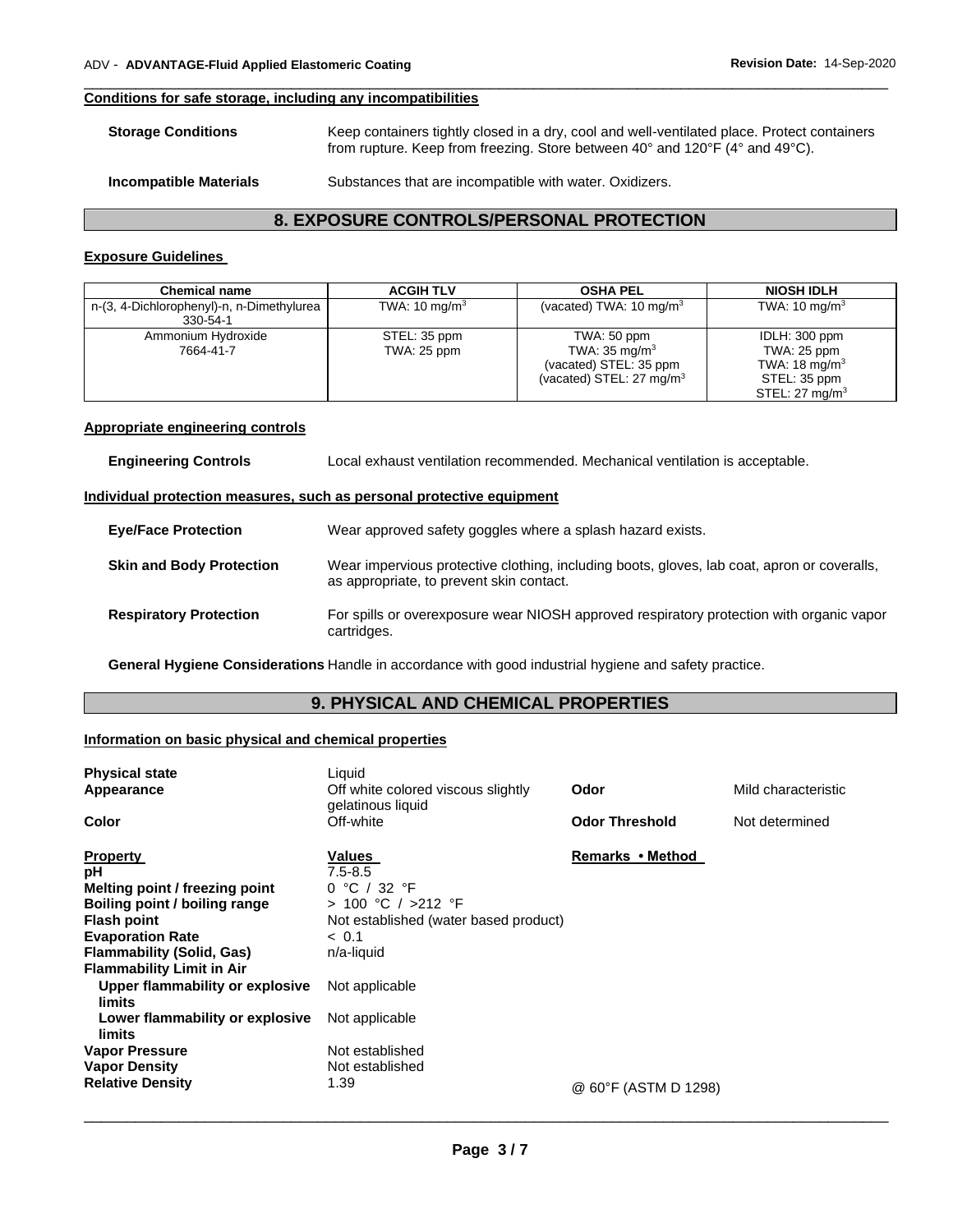| <b>Property</b>                  | <b>Values</b>         | Remarks • Method |
|----------------------------------|-----------------------|------------------|
| <b>Water Solubility</b>          | Not determined        |                  |
| Solubility in other solvents     | Not determined        |                  |
| <b>Partition Coefficient</b>     | Not determined        |                  |
| <b>Autoignition temperature</b>  | Not determined        |                  |
| <b>Decomposition temperature</b> | Not determined        |                  |
| <b>Kinematic viscosity</b>       | Not determined        |                  |
| <b>Dynamic Viscosity</b>         | Not determined        |                  |
| <b>Explosive Properties</b>      | Not determined        |                  |
| <b>Oxidizing Properties</b>      | Not determined        |                  |
| <b>Other information</b>         |                       |                  |
| <b>VOC Content</b>               | 0.12 lb/gal; $14$ g/L |                  |
| <b>Liquid Density</b>            | $10.0$ lb/gal         |                  |

### **10. STABILITY AND REACTIVITY**

\_\_\_\_\_\_\_\_\_\_\_\_\_\_\_\_\_\_\_\_\_\_\_\_\_\_\_\_\_\_\_\_\_\_\_\_\_\_\_\_\_\_\_\_\_\_\_\_\_\_\_\_\_\_\_\_\_\_\_\_\_\_\_\_\_\_\_\_\_\_\_\_\_\_\_\_\_\_\_\_\_\_\_\_\_\_\_\_\_\_\_\_\_

#### **Reactivity**

Not reactive under normal conditions.

#### **Chemical stability**

Stable under recommended storage conditions.

#### **Possibility of hazardous reactions**

None under normal processing.

**Hazardous Polymerization** Hazardous polymerization does not occur.

#### **Conditions to Avoid**

Temperatures >100 °C.

#### **Incompatible materials**

Substances that are incompatible with water. Oxidizers.

#### **Hazardous decomposition products**

Carbon oxides. Nitrogen oxides (NOx).

### **11. TOXICOLOGICAL INFORMATION**

#### **Information on likely routes of exposure**

| <b>Product Information</b> |                                  |
|----------------------------|----------------------------------|
| <b>Eve Contact</b>         | Avoid contact with eyes.         |
| <b>Skin Contact</b>        | Avoid contact with skin.         |
| <b>Inhalation</b>          | Avoid breathing vapors or mists. |
|                            |                                  |

# **Ingestion Do not taste or swallow.**

### **Component Information**

| <b>Chemical name</b>            | Oral LD50           | Dermal LD50                                                        | <b>Inhalation LC50</b> |
|---------------------------------|---------------------|--------------------------------------------------------------------|------------------------|
| n-(3, 4-Dichlorophenyl)-n, n-   |                     | = 1017 mg/kg (Rat) = 4990 mg/kg  > 5 g/kg (Rat) > 2000 mg/kg (Rat) | $> 0.265$ mg/L (Rat)   |
| Dimethylurea<br>330-54-1        | Rat)                |                                                                    |                        |
| Ammonium Hydroxide<br>7664-41-7 | $=$ 350 mg/kg (Rat) |                                                                    | $= 2000$ ppm (Rat) 4 h |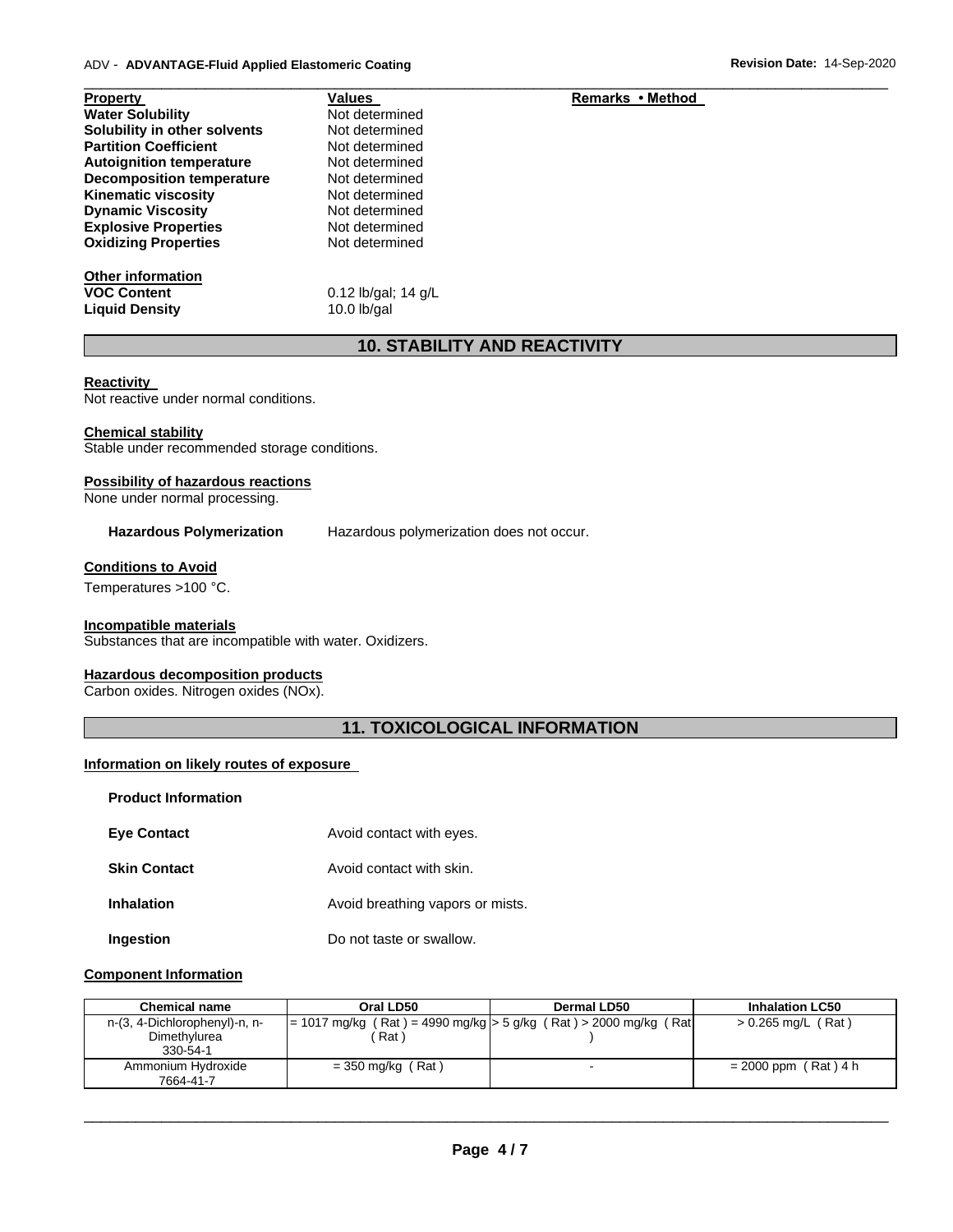#### **Symptoms related to the physical, chemical and toxicological characteristics**

| Symptoms                              | Please see section 4 of this SDS for symptoms.                                                                                               |
|---------------------------------------|----------------------------------------------------------------------------------------------------------------------------------------------|
|                                       | Delayed and immediate effects as well as chronic effects from short and long-term exposure                                                   |
| Carcinogenicity                       | Based on the information provided, this product does not contain any carcinogens or<br>potential carcinogens as listed by OSHA, IARC or NTP. |
| <b>Numerical measures of toxicity</b> |                                                                                                                                              |

\_\_\_\_\_\_\_\_\_\_\_\_\_\_\_\_\_\_\_\_\_\_\_\_\_\_\_\_\_\_\_\_\_\_\_\_\_\_\_\_\_\_\_\_\_\_\_\_\_\_\_\_\_\_\_\_\_\_\_\_\_\_\_\_\_\_\_\_\_\_\_\_\_\_\_\_\_\_\_\_\_\_\_\_\_\_\_\_\_\_\_\_\_

Not determined.

### **12. ECOLOGICAL INFORMATION**

#### **Ecotoxicity**

Based on ecotoxicity and environmental data for the individual ingredients in this specific formulation and for related cleaning product formulations, it is expected that this product would exhibit a non-hazardous order of toxicity at relevant environmental concentrations.

#### **Component Information**

| <b>Chemical name</b>          | Algae/aquatic plants            | <b>Fish</b>                          | <b>Crustacea</b>                  |
|-------------------------------|---------------------------------|--------------------------------------|-----------------------------------|
| n-(3, 4-Dichlorophenyl)-n, n- | 0.022: 96 h Desmodesmus         | 13.4 - 15: 96 h Pimephales           | 6.3 - 13: 48 h Daphnia magna mg/L |
| Dimethylurea                  | subspicatus mg/L EC50 0.1: 72 h | promelas mg/L LC50 static 2.9: 96 h  | EC50 Static 1.4: 48 h Daphnia     |
| 330-54-1                      | Pseudokirchneriella subcapitata | Cyprinus carpio mg/L LC50 13.4 -     | magna mg/L EC50                   |
|                               | mg/L EC50 static 0.0007: 96 h   | 15: 96 h Pimephales promelas mg/L    |                                   |
|                               | Pseudokirchneriella subcapitata | LC50 flow-through 14.7: 96 h         |                                   |
|                               | mg/L EC50 static 0.036: 72 h    | Oncorhynchus mykiss mg/L LC50 4:     |                                   |
|                               | Desmodesmus subspicatus mg/L    | 96 h Lepomis macrochirus mg/L        |                                   |
|                               | EC50 static                     | LC50 1.5 - 2.54: 96 h Oncorhynchus   |                                   |
|                               |                                 | mykiss mg/L LC50 static 2.3 - 3.3:   |                                   |
|                               |                                 | 96 h Lepomis macrochirus mg/L        |                                   |
|                               |                                 | LC50 static                          |                                   |
| Ammonium Hydroxide            |                                 | 5.9: 96 h Pimephales promelas        | 25.4: 48 h Daphnia magna mg/L     |
| 7664-41-7                     |                                 | mg/L LC50 static 1.19: 96 h Poecilia | LC50                              |
|                               |                                 | reticulata mg/L LC50 static 0.73 -   |                                   |
|                               |                                 | 2.35: 96 h Pimephales promelas       |                                   |
|                               |                                 | mg/L LC50 0.44: 96 h Cyprinus        |                                   |
|                               |                                 | carpio mg/L LC50 0.26 - 4.6: 96 h    |                                   |
|                               |                                 | Lepomis macrochirus mg/L LC50        |                                   |
|                               |                                 | 1.17: 96 h Lepomis macrochirus       |                                   |
|                               |                                 | mg/L LC50 flow-through 1.5: 96 h     |                                   |
|                               |                                 | Poecilia reticulata mg/L LC50        |                                   |

#### **Persistence/Degradability**

Not determined.

#### **Bioaccumulation**

There is no data for this product.

#### **Mobility**

| Chemical name                                         | <b>Partition coefficient</b> |
|-------------------------------------------------------|------------------------------|
| n-(3, 4-Dichlorophenyl)-n, n-Dimethylurea<br>330-54-1 | 2.82                         |
| Ammonium Hydroxide<br>7664-41-7                       | $-1.14$                      |

#### **Other Adverse Effects**

Not determined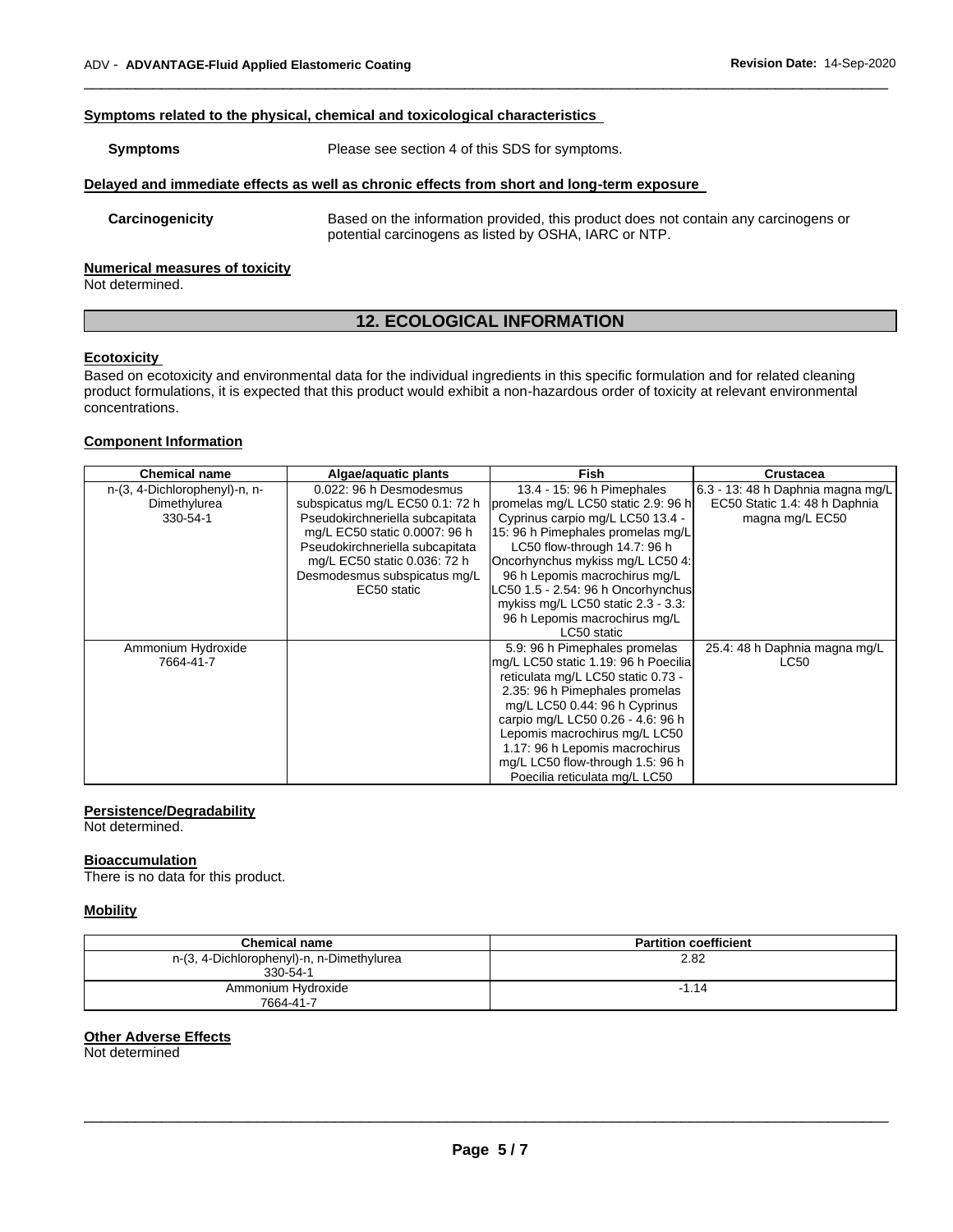### **13. DISPOSAL CONSIDERATIONS**

\_\_\_\_\_\_\_\_\_\_\_\_\_\_\_\_\_\_\_\_\_\_\_\_\_\_\_\_\_\_\_\_\_\_\_\_\_\_\_\_\_\_\_\_\_\_\_\_\_\_\_\_\_\_\_\_\_\_\_\_\_\_\_\_\_\_\_\_\_\_\_\_\_\_\_\_\_\_\_\_\_\_\_\_\_\_\_\_\_\_\_\_\_

#### **Waste Treatment Methods**

| <b>Disposal of Wastes</b>     | Disposal should be in accordance with applicable regional, national and local laws and<br>regulations.                         |  |
|-------------------------------|--------------------------------------------------------------------------------------------------------------------------------|--|
| <b>Contaminated Packaging</b> | Disposal should be in accordance with applicable regional, national and local laws and<br>regulations.                         |  |
|                               | <b>14. TRANSPORT INFORMATION</b>                                                                                               |  |
| <b>Note</b>                   | Please see current shipping paper for most up to date shipping information, including<br>exemptions and special circumstances. |  |
| <u>DOT</u>                    | Not regulated                                                                                                                  |  |
| <b>IATA</b>                   | Not regulated                                                                                                                  |  |
| <b>IMDG</b>                   | Not regulated                                                                                                                  |  |
|                               |                                                                                                                                |  |

### **15. REGULATORY INFORMATION**

#### **International Inventories**

| <b>Chemical name</b>                          | <b>TSCA TSCA Inventory DSL/NDSL EINECS/ELI</b> |            | <b>ENCS</b> | <b>IECSC</b> | <b>KECL</b> | <b>PICCS</b> | <b>AICS</b> |
|-----------------------------------------------|------------------------------------------------|------------|-------------|--------------|-------------|--------------|-------------|
|                                               | <b>Status</b>                                  | <b>NCS</b> |             |              |             |              |             |
| n-(3, 4-Dichlorophenyl)-n, n-<br>Dimethylurea | <b>ACTIVE</b>                                  |            |             |              |             |              |             |
| Ammonium Hydroxide                            | <b>ACTIVE</b>                                  |            |             |              |             |              |             |

**Legend:** 

*TSCA - United States Toxic Substances Control Act Section 8(b) Inventory* 

*DSL/NDSL - Canadian Domestic Substances List/Non-Domestic Substances List* 

*EINECS/ELINCS - European Inventory of Existing Chemical Substances/European List of Notified Chemical Substances* 

*ENCS - Japan Existing and New Chemical Substances* 

*IECSC - China Inventory of Existing Chemical Substances* 

*KECL - Korean Existing and Evaluated Chemical Substances* 

*PICCS - Philippines Inventory of Chemicals and Chemical Substances* 

*AICS - Australian Inventory of Chemical Substances* 

#### **US Federal Regulations**

#### **CERCLA**

| <b>Chemical name</b>          | <b>Hazardous Substances RQs</b> | <b>CERCLA/SARA RQ</b> | <b>Reportable Quantity (RQ)</b> |
|-------------------------------|---------------------------------|-----------------------|---------------------------------|
| n-(3, 4-Dichlorophenyl)-n, n- | 100 lb                          |                       | RQ 100 lb final RQ              |
| Dimethylurea                  |                                 |                       | RQ 45.4 kg final RQ             |
| 330-54-1                      |                                 |                       |                                 |
| Ammonium Hydroxide            | 100 lb                          | 100 lb                | RQ 100 lb final RQ              |
| 7664-41-7                     |                                 |                       | RQ 45.4 kg final RQ             |

#### **SARA 311/312 Hazard Categories**

Not applicable

#### **SARA 313**

Section 313 of Title III of the Superfund Amendments and Reauthorization Act of 1986 (SARA). This product does not contain any chemicals which are subject to the reporting requirements of the Act and Title 40 of the Code of Federal Regulations, Part 372